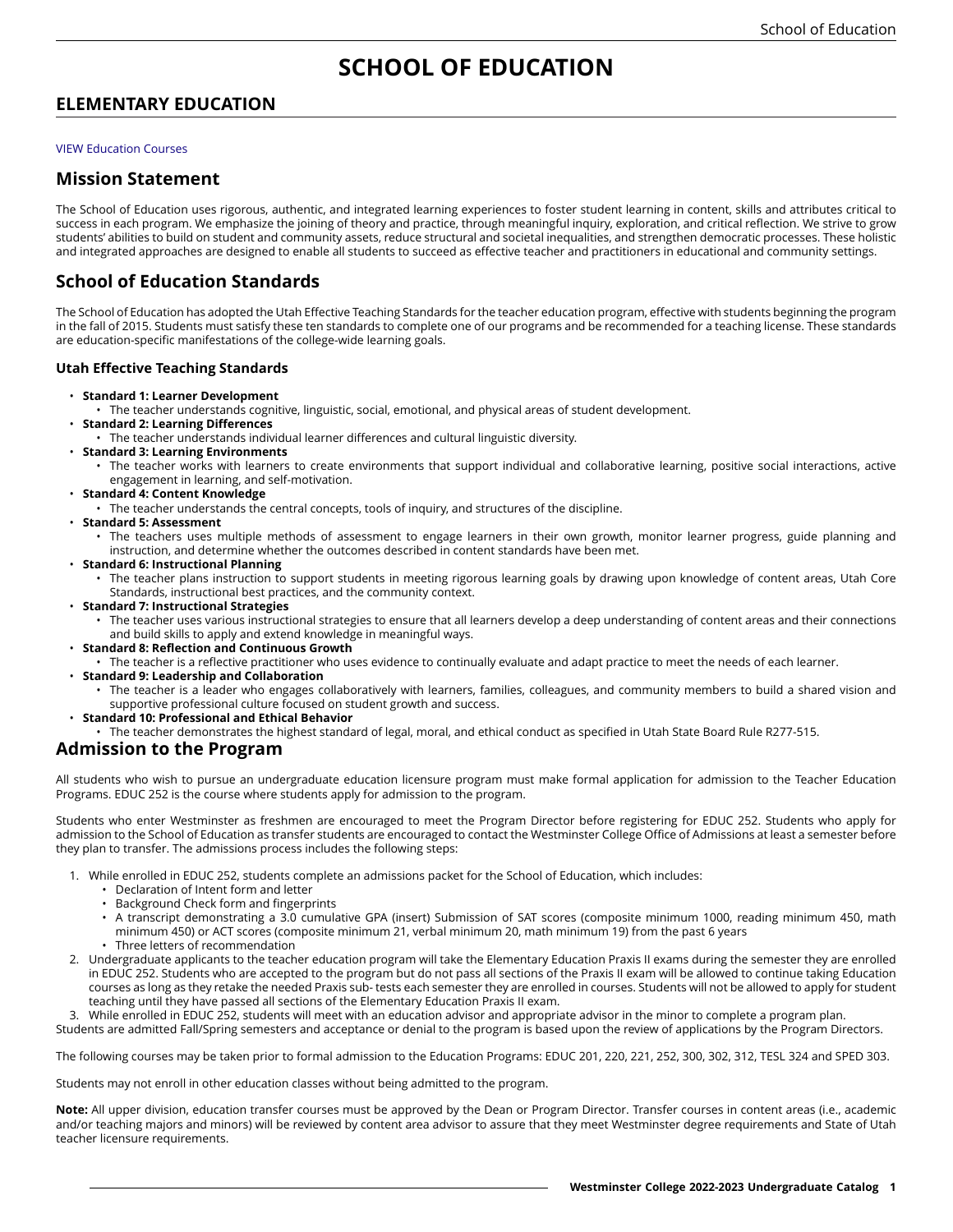## **Student Teaching**

To student teach, students must have been admitted to the Teacher Education Program and must complete the requirements listed below.

- Submit the completed Request for Student Teaching form in early March to student teach in the fall or by early October to student teach in the spring.
- Submit the Major/Minor/Education Advisor Recommendation and audit forms.
- Be approved to student teach by the SOE Program Directors. Obtain a Student Teaching License on the USOE website.
- Must have a passing score on the appropriate Praxis II test(s).

**Appeal Process:** A student has the right to appeal a decision denying admission to the Teacher Education Programs or denying the opportunity to student teach. The student has four weeks after receiving a denial letter to petition the Dean, in writing, for reconsideration.

**Note:** Formal admission to the Teacher Education Program does not guarantee a recommendation for licensure. Recommendation for licensure is made upon development of teaching competence in designated areas after successful completion of the student's specific teacher education program and completion of state approved licensure tests.

## **Program Requirements**

All students must maintain a 3.0 cumulative GPA and a 3.0 cumulative GPA in education courses and have a minimum grade of C in all education courses. In credit/no credit education courses, students must perform work at the level of C or higher to receive credit. Education courses may only be repeated once.

All students must complete the appropriate state required content test(s) in order to meet the requirement for an initial Utah Level I teaching license.

Students must meet the college-wide graduation requirements:

- 124 total hours
- 30 upper division hours
- WCore or Honors College requirements

### **Degree-Seeking Students**

All degree-seeking students must satisfy general program requirements listed above and must also satisfy requirements detailed under the specific education program. Students seeking Secondary Education licensure are encouraged to consider the accelerated Master of Arts in Teaching program.

## **Elementary Education (Grades K–6) Program Requirements (ELED)**

Students who are seeking their first licensure must take a minimum of 30 credit hours in education at Westminster College and must also meet college residency requirements. All coursework must be planned with the student's advisor. Elementary education majors must have an academic or teaching content minor.

Acceptable academic or teaching minors and acceptable transfer academic or teaching minors must be approved by the dean or program director.

| <b>Requirement Description</b>                                                                                                                                                                                                                                                                                                                                                                                                                                                                                                                                                                                                                                                                                                                                                                                                                                                                   | <b>Credit Hours</b> | <b>Prerequisites</b>           |  |  |
|--------------------------------------------------------------------------------------------------------------------------------------------------------------------------------------------------------------------------------------------------------------------------------------------------------------------------------------------------------------------------------------------------------------------------------------------------------------------------------------------------------------------------------------------------------------------------------------------------------------------------------------------------------------------------------------------------------------------------------------------------------------------------------------------------------------------------------------------------------------------------------------------------|---------------------|--------------------------------|--|--|
| I. Admission to the Program                                                                                                                                                                                                                                                                                                                                                                                                                                                                                                                                                                                                                                                                                                                                                                                                                                                                      | 0                   |                                |  |  |
| Completion<br>of Teacher Education<br>Program<br>Admission                                                                                                                                                                                                                                                                                                                                                                                                                                                                                                                                                                                                                                                                                                                                                                                                                                       |                     |                                |  |  |
| II. Cultural Awareness                                                                                                                                                                                                                                                                                                                                                                                                                                                                                                                                                                                                                                                                                                                                                                                                                                                                           | $0 - 4$             |                                |  |  |
| While the themes of diversity and cultural awareness run throughout the program, a specific cultural awareness requirement is also<br>included to help our students become better teachers of the diverse student populations in Utah and the U.S. This requirement<br>may be met by successfully completing one of the following:<br>• Demonstrate proficiency in a second language:-Complete a second semester college-level language course-Receive a passing<br>score on a Level 1 CLEP language exam-Receive a passing score on a 102-level BYU language proficiency exam-Provide<br>evidence of another language as your first language<br>• A May term study experience approved by the School of Education<br>• A semester of study abroad approved by the School of Education<br>• Student teaching in another country or other alternate placement approved by the School of Education |                     |                                |  |  |
| III. Prerequisite Courses                                                                                                                                                                                                                                                                                                                                                                                                                                                                                                                                                                                                                                                                                                                                                                                                                                                                        | 8                   |                                |  |  |
| MATH 144 Functions Modeling Change                                                                                                                                                                                                                                                                                                                                                                                                                                                                                                                                                                                                                                                                                                                                                                                                                                                               | $\overline{4}$      | MATH 101 or<br>equivalent      |  |  |
| PSYC 105 Bust that Psychology Myth                                                                                                                                                                                                                                                                                                                                                                                                                                                                                                                                                                                                                                                                                                                                                                                                                                                               | 4                   |                                |  |  |
| IV. Required Courses                                                                                                                                                                                                                                                                                                                                                                                                                                                                                                                                                                                                                                                                                                                                                                                                                                                                             | 56                  |                                |  |  |
| EDUC 220 <sup>t</sup> Math for K-6 Teachers I                                                                                                                                                                                                                                                                                                                                                                                                                                                                                                                                                                                                                                                                                                                                                                                                                                                    | 3                   | <b>MATH 141</b><br>or MATH 144 |  |  |
| EDUC 2211 Math for K-6 Teachers II                                                                                                                                                                                                                                                                                                                                                                                                                                                                                                                                                                                                                                                                                                                                                                                                                                                               | 3                   | <b>MATH 141</b><br>or MATH 144 |  |  |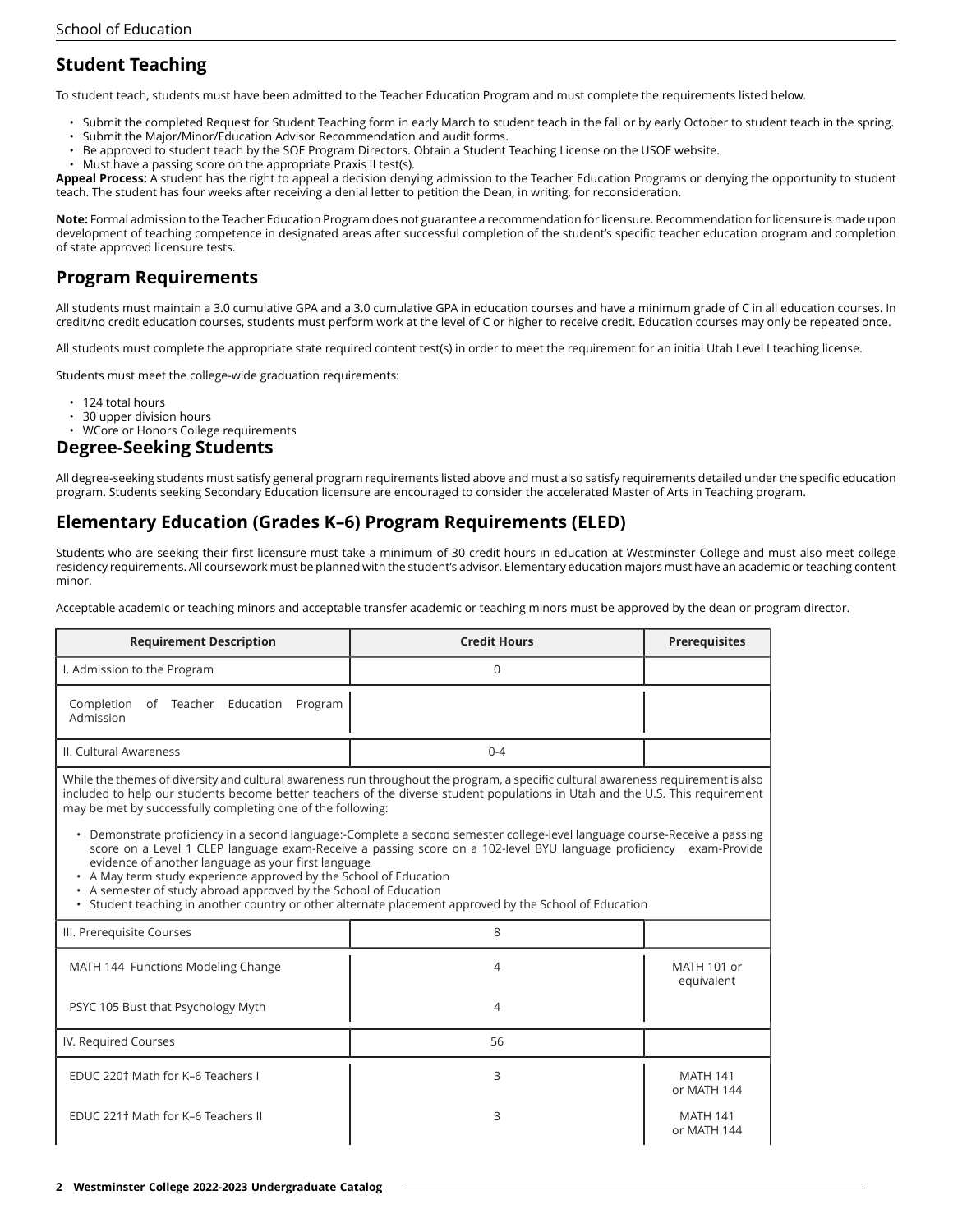| <b>Requirement Description</b>                                                                                                                                                                         | <b>Credit Hours</b> | <b>Prerequisites</b>                |
|--------------------------------------------------------------------------------------------------------------------------------------------------------------------------------------------------------|---------------------|-------------------------------------|
| EDUC 252† Developmentally Appropriate Teaching<br>and Learning                                                                                                                                         | 4                   |                                     |
| EDUC 302 <sup>†</sup> Foundations of Education in a Diverse<br>Society                                                                                                                                 | 4                   |                                     |
| EDUC 305§ Elementary Classroom Management                                                                                                                                                              | 3                   | <b>EDUC 302</b>                     |
| EDUC 312†§ Specialized Education Services                                                                                                                                                              | 3                   |                                     |
| EDUC 342* Science Methods                                                                                                                                                                              | 3                   |                                     |
| EDUC 344* Creative Arts Methods                                                                                                                                                                        | 3                   | <b>EDUC 302</b>                     |
| EDUC 346* Social Studies Methods                                                                                                                                                                       | 3                   | <b>EDUC 302</b>                     |
| EDUC 359 Using Assessment Data to Improve<br>Teaching                                                                                                                                                  | 2                   |                                     |
| EDUC 362 Physical Education Methods                                                                                                                                                                    | 1                   | <b>EDUC 302</b>                     |
| EDUC 363* Literacy Foundations, Assessment and<br>Instruction                                                                                                                                          | 3                   | EDUC 252; co-<br>requisite EDUC 369 |
| EDUC 364* Reading and Language Arts                                                                                                                                                                    | 3                   | <b>EDUC 252</b><br>or EDUC 302      |
| EDUC 368* Math Methods for K-6 Teachers                                                                                                                                                                | 3                   | <b>EDUC 220</b><br>and EDUC 221     |
| EDUC 369 Literacy Assessment & Intervention                                                                                                                                                            | 1                   | Co-requisite<br><b>EDUC 363</b>     |
| EDUC 418 Student Teaching Seminar                                                                                                                                                                      | $\overline{2}$      |                                     |
| EDUC 480 Elementary Student Teaching                                                                                                                                                                   | 10                  |                                     |
| TESL 324 Content Instruction for DLL                                                                                                                                                                   | 3                   |                                     |
| t May be taken prior to admission to the<br>program.*Students are required to spend fifteen<br>clock hours in a field placement.§ Not required for<br>students completing a minor in Special Education |                     |                                     |
| Total Hours for the Elementary Education Major                                                                                                                                                         | 50-68               |                                     |

**Completion of an approved academic or teaching minor is required** (see individual program listings for details). Students must pass the requisite Praxis Test before applying for student teaching.

### **Recommended Plan of Study for Elementary Education (K–6)**

|        | <b>Fall Semester</b>                                                     | <b>Spring Semester</b>                                                   |
|--------|--------------------------------------------------------------------------|--------------------------------------------------------------------------|
| Year 1 | <b>WCore Courses</b><br><b>MATH 144</b>                                  | <b>WCore Courses</b><br><b>PSYC 105</b>                                  |
| Year 2 | <b>EDUC 220</b><br><b>WCore Courses</b><br><b>EDUC 252</b>               | <b>EDUC 221</b><br><b>WCore Courses</b><br><b>EDUC 302</b>               |
| Year 3 | <b>TESL 324</b><br><b>EDUC 342</b><br><b>EDUC 346</b><br><b>EDUC 368</b> | <b>EDUC 305</b><br><b>EDUC 362</b><br><b>EDUC 363</b><br><b>EDUC 369</b> |
| Year 4 | <b>EDUC 312</b><br><b>EDUC 344</b><br><b>EDUC 359</b><br><b>EDUC 364</b> | <b>EDUC 418</b><br><b>EDUC 480</b>                                       |

## **Secondary Education (Grades 6–12)**

Westminster undergraduates interested in secondary education are encouraged to consider the **Accelerated Master of Arts in Teaching Secondary Program**, open only to graduates of Westminster College who have completed the following courses as part of their undergraduate studies:

- EDUC 302 Foundations of Education in a Diverse Society (3)
- EDUC 312 Specialized Education Services (3)